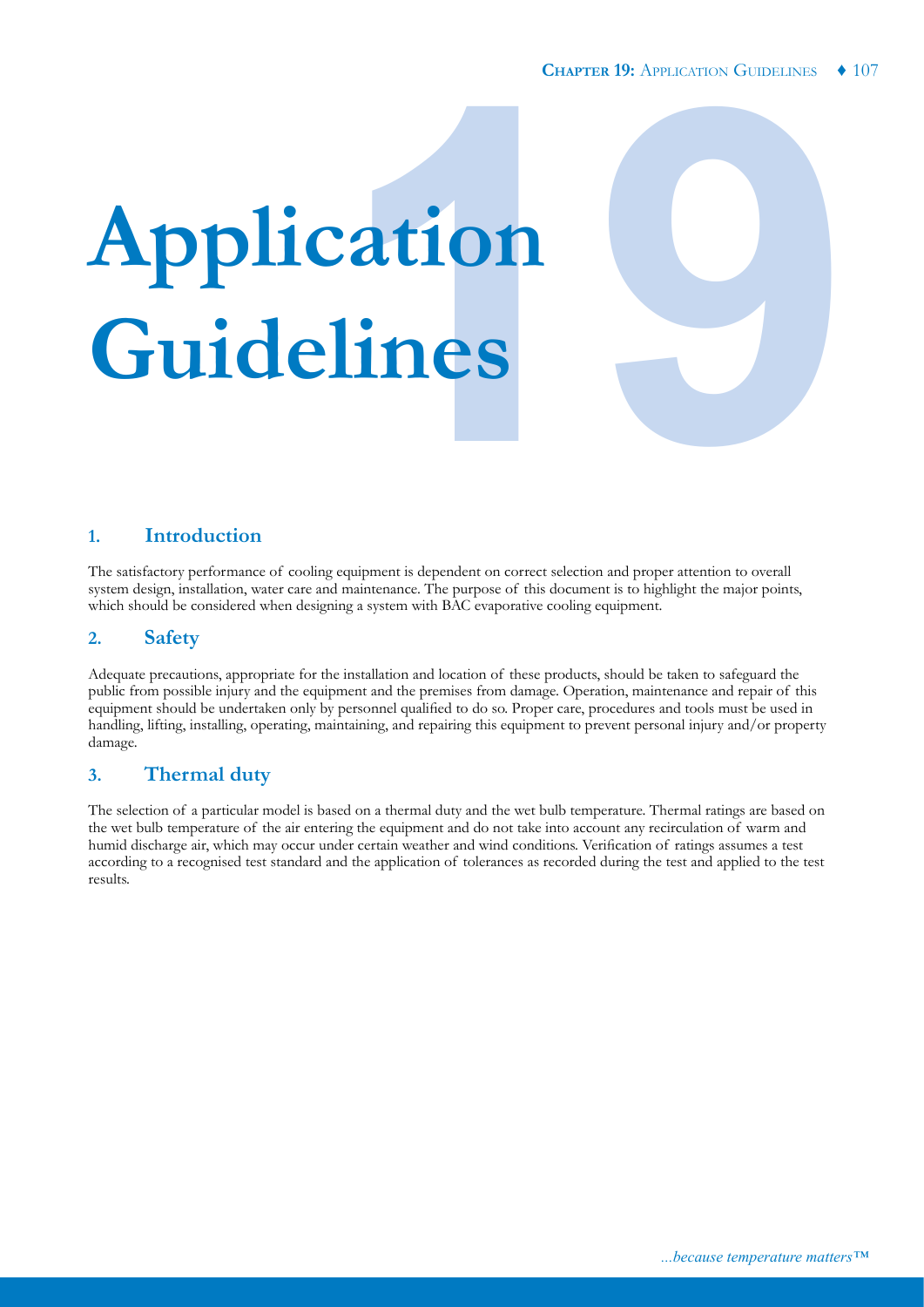# **Open Cooling Towers Closed Circuit Cooling Towers Evaporative Condensers Counterflow Crossflow Counterflow Combined flow Counterflow Combined flow Design Pressure std. coil (bar)** NA NA 10 10 22 22 **Design Pressure high press. coil (kPa)** NA | NA | NA | NA | 28 | 28 **Spray Pressure, max. at inlet (kPa)** 50 NA 14 14 14 14 14 **Fill Spacing std. (mm) (1)** 14 19 NA 19 NA 19 **Inlet temperature, max.** (°C) (2)  $\vert$  55  $\vert$  50 80 60 120 120 120 120 **Inlet temperarure CPVC. max. (°C)** 65 | 58 | NA | NA | NA | NA **Inlet temperature, PP, max. (°C) (3)** 80 NA NA NA NA NA **Outlet temperature, min. (°C)** 5 5 5 10 10 10 -20 -20 -20 **Make-Up Pressure mechanical valve (kPa) (4)** 100-500 100-500 100-500 100-500 100-500 100-500

(1) BACount® (PVC or CPVC) fill has spacing of 14 mm and is generally used on all counterflow cooling towers. For specific cooling tower lines, consult your BAC Balticare Representative.

(2) For pultruded material of construction and FRP, maximum inlet temperature is 60°C.

(3) High temperature 80°C application requires special high temperature execution of tower.

(4) It must be ensured that adequate make up water supply is available for proper operation of the equipment within the supply pressure range suitable for the make up valve. Alternative valve selections are available for such cases.

# **5. Fluid Compatibility**

The fluid to be cooled must be compatible with the coil material. Fluids not compatible with coil materials can lead to corrosion and tube failure. Certain fluids may require occasional pressure cleaning or mechanical cleaning of the inside of coil tubes. In such cases the coil must be designed to provide this capability.

# **6. Open-Closed System**

The standard galvanised steel serpentine and coils (prime surface) are carbon steel, hot-dip galvanised on the outside only, and are intended for application on closed, pressurised systems which are not open to the atmosphere. Stainless steel coils or cleanable coil units (with tubes hot-dip galvanized inside and out) are available to cool corrosive fluids or water and ethylene/propylene glycol solutions in systems open to the atmosphere.

# **7. Code Requirement for Evaporative Condensers**

All evaporative condenser coils supplied from Europe, including desuperheater coils, are certified according to the European Pressure Equipment Directive. Since November 1999 this Pressure Equipment Directive has been adopted by the national legislation of all EU and EFTA member states. The PED specifies the design, manufacturing, quality and documentation requirements for pressure vessels and replaces previous national code requirements. BAC evaporative condenser coils fall under Category IV of the PED reglementation and require a CE Declaration of Conformity which is supplied by BAC at time of shipment.

## *Standard PED Coil design (hot-dip galvanised)*

All BAC evaporative condenser coils, including bare serpentine coils, split circuit coils, extended surface coils and desuperheater coils are designed as standard for a maximum operating pressure of 23 bar (minimum -1 bar). Design temperatures are minimum: -20°C and maximum +120°C. All standard PED coils are pneumatically tested at 34 bar after fabrication.



# **4. Operating Conditions**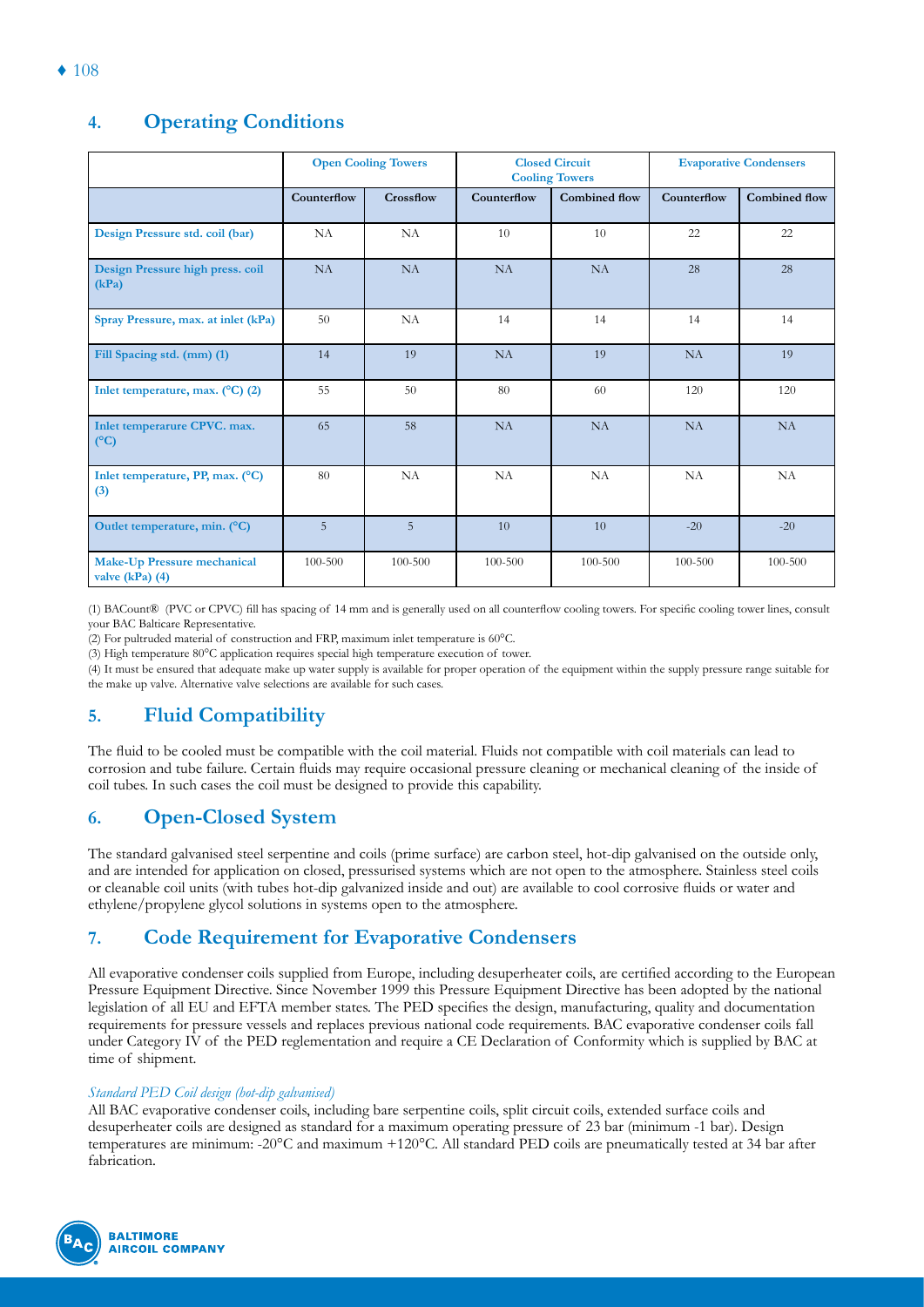#### *Optional High pressure PED coil design (hot dip galvanised)*

For specific refrigerants or applications requiring higher operating pressures (> 23 bar), the high pressure coil option is available for all hot-dip galvanised condenser coil types (see above under standard PED coil design). The high pressure coils are designed for a maximum operating pressure of 28 bar (min. -1 bar) and are pneumatically tested at 40 bar. Design temperatures are minimum -20°C and maximum +120°C.

#### *Optional Stainless Steel PED coil design*

Bare serpentine coils only (with or without split) are available in stainless steel AISI 304 or AISI 316 execution. All stainless steel coils are designed for a maximum operating pressure of 23 bar (min. -1 bar) and are pneumatically tested at 34 bar. Design temperature limits are minimum -20°C and maximum +120°C.

# **8. Construction Materials Compatibility**

#### *Cooling Towers Fill Packing*

The heat transfer surface is of the film type and compatible with water found in most cooling tower applications. For cooling applications, where the water is contaminated by solids of large size, oil or grease or organic contaminants, alternative heat transfer surfaces with larger spacing must be considered.

#### *Closed Circuit Cooling Towers and Condenser Coils*

The standard coil is all prime surface continuous serpentine steel tubing. It is designed for low pressure drop with sloping tubes for free drainage. The coil is encased in a steel framework and the entire assembly is hot dip galvanised after fabrication. Fluids circulated through the inside of the coils must be compatible with the coil construction material, i.e.

- black steel, for std. hot dip galvanised coils
- ♦ stainless steel AISI 304L or 316L (option)
- ♦ galvanised steel for cleanable coil option (not available for all coil product lines)

Standard coils may contain certain contaminants, such as carbon iron oxide or welding particles. The interior condition of the coil including humid air must be considered, when using halocarbon (or HFC) refrigerants and sensitive system components, such as electronic expansion devices or semi-hermetic compressors.

The installer must take the necessary precautions on site, including complete clean up and evacuation and the installation of filter/dryers to safeguard the operation of these components in conjunction with the condenser coils. It is not uncommon that in the first year of operation filter cartridges have to be replaced more frequently.

# **9. Vibration Cutout Switches**

Vibration cut-out switches are recommended on all axial fan installations. Vibration cut-out switches are designed to interrupt power to the fan motor and/or provide an alarm to the operator in the event of excessive vibration. Both electronic and mechanical vibration cut-out switches are available.

# **10. Water Quality**

Evaporative cooling is accomplished by the evaporation of a small portion of water. As water evaporates, the dissolved solids originally present in the water remain in the system. The concentration of dissolved solids increases rapidly and can reach unacceptable levels. In addition, airborne impurities and biological contaminants are often introduced into the recirculating water, since the evaporative cooler is washing the air.

If impurities and contaminants are not effectively controlled, they can cause scaling, corrosion, sludge or biological fouling, which reduce heat transfer efficiency and increase system operating costs. For optimal heat transfer efficiency and maximum equipment life, the quality of the make-up and recirculating water should be maintained within the limitations listed below.

#### *Make-Up Water*

Make-up water to the evaporative unit should have minimum 30 ppm hardness as CaCO<sub>3</sub>. BAC discourages the use of fully softenend water as make-up to BAC equipment.

Where softening is required,a blend with the raw water supply is imperative to give a recommended residual hardness in the make-up of  $30\text{-}70$  mg/l as  $CaCO<sub>3</sub>$ . This will counter the corrosive tendency of fully softened water, assist the effectiveness of most modern corrosion and scale inhibitors and reduce the use of inhibitors in order to protect the environment. Maintaining a minimum hardness in the make-up water offsets the corrosive properties of totally softened water and reduces the reliance on corrosion inhibitors to protect the system.

# *Circulating Water Quality (Cycles of Concentration)*

The quality of the recirculating water is related to the make-up water by the cycles of concentration.

For example: If a given make-up water had 45 ppm of Chlorides, it would be possible to run the system at 150 / 45 equals 3,33 cycles of concentration without exceeding the 150 ppm of Chlorides allowed for a galvanised steel/Zinc Aluminium or Baltiplus unit. Note that this calculation process needs to be repeated for all of the Guideline parameters (Sulphates, Alkalinity, etc), and the lowest resultant Cycles of Concentration used.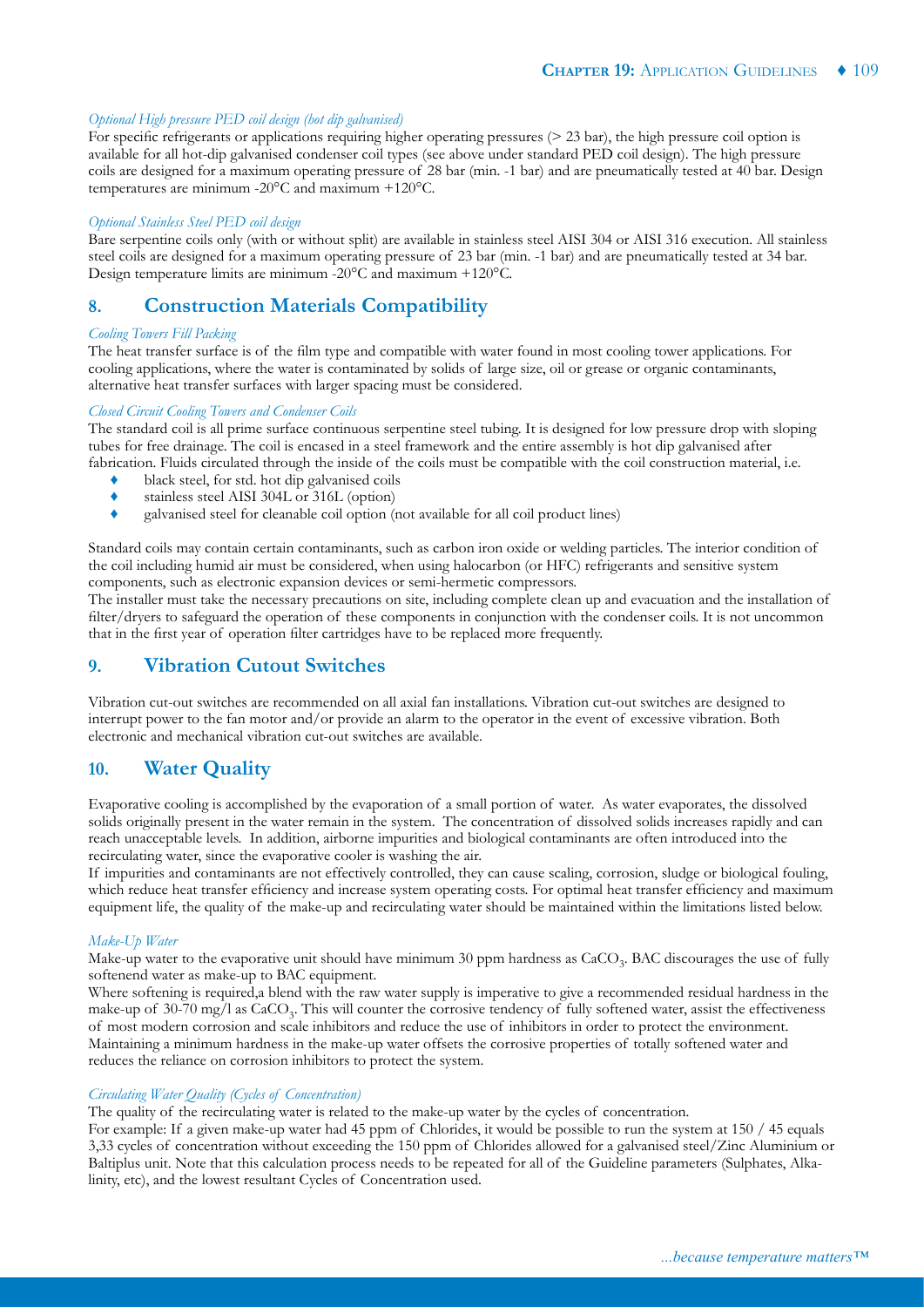#### **Circulated Water Quality Guidelines for Baltiplus Protection**

|                                                                           | <b>Baltiplus Protection</b>                                                                      |  |  |  |
|---------------------------------------------------------------------------|--------------------------------------------------------------------------------------------------|--|--|--|
| pH                                                                        | $6.5$ to $9.0$                                                                                   |  |  |  |
| pH during initial passivation                                             | below 8.2                                                                                        |  |  |  |
| Total hardness (as $CaCO3$ )                                              | 50 to 600 mg/l                                                                                   |  |  |  |
| Total alkalinity (as CaCO <sub>3</sub> )                                  | 500 mg/l max.                                                                                    |  |  |  |
| Total dissolved solids                                                    | 1500 mg/l max.                                                                                   |  |  |  |
| Conductivity                                                              | $2400 \,\mathrm{\upmu S/cm}$                                                                     |  |  |  |
| Chlorides                                                                 | 250 mg/l max.                                                                                    |  |  |  |
| Sulfates*                                                                 | 250 mg/l max.*                                                                                   |  |  |  |
| Total suspended solids                                                    | 25 mg/l max.                                                                                     |  |  |  |
| Chlorination (as free chlorine): continuous                               | $1$ mg/l max.                                                                                    |  |  |  |
| Chlorination (as free chlorine): batch dosing for cleaning & disinfection | 5-15 mg/l max. for 6 hours max.<br>25 mg/l max. for 2 hours max.<br>50 mg/l max. for 1 hour max. |  |  |  |

#### **Circulated Water Quality Guidelines for Baltibond Hybrid Coating**

|                                                                           | Baltibond® and SST 304                                                                           |  |  |
|---------------------------------------------------------------------------|--------------------------------------------------------------------------------------------------|--|--|
| pH                                                                        | 6.5 to 9.2                                                                                       |  |  |
| pH during initial passivation                                             | below 8.2 (for units with HDG coil only)                                                         |  |  |
| Total hardness (as $CaCO3$ )                                              | 50 to 750 mg/l                                                                                   |  |  |
| Total alkalinity (as CaCO <sub>3</sub> )                                  | $600 \text{ mg/l}$ max.                                                                          |  |  |
| Total dissolved solids                                                    | 2050 mg/l max.                                                                                   |  |  |
| Conductivity                                                              | $3300 \,\mathrm{\upmu S/cm}$                                                                     |  |  |
| Chlorides                                                                 | 300 mg/l max.                                                                                    |  |  |
| Sulfates*                                                                 | 350 mg/l max.*                                                                                   |  |  |
| Total suspended solids                                                    | 25 mg/l max.                                                                                     |  |  |
| Chlorination (as free chlorine): continuous                               | $1.5$ mg/l max.                                                                                  |  |  |
| Chlorination (as free chlorine): batch dosing for cleaning & disinfection | 5-15 mg/l max. for 6 hours max.<br>25 mg/l max. for 2 hours max.<br>50 mg/l max. for 1 hour max. |  |  |

| <b>Circulated Water Quality Guidelines for Pultruded Composite</b>        |                                                                                                            |  |  |  |
|---------------------------------------------------------------------------|------------------------------------------------------------------------------------------------------------|--|--|--|
|                                                                           | <b>Pultruded Composite</b>                                                                                 |  |  |  |
| pH                                                                        | 6.5 to 9.5                                                                                                 |  |  |  |
| pH during initial passivation                                             | not applicable                                                                                             |  |  |  |
| Total hardness (as $CaCO2$ )                                              | 750 mg/l max.                                                                                              |  |  |  |
| Total alkalinity (as CaCO <sub>3</sub> )                                  | $600 \text{ mg/l}$ max.                                                                                    |  |  |  |
| Total dissolved solids                                                    | 2500 mg/l max.                                                                                             |  |  |  |
| Conductivity                                                              | $4000 \mu S/cm$                                                                                            |  |  |  |
| Chlorides                                                                 | 750 mg/l max.                                                                                              |  |  |  |
| Sulfates*                                                                 | 750 mg/l max.*                                                                                             |  |  |  |
| Total suspended solids                                                    | 25 mg/l max.                                                                                               |  |  |  |
| Chlorination (as free chlorine): continuous                               | $2$ mg/l max.                                                                                              |  |  |  |
| Chlorination (as free chlorine): batch dosing for cleaning & disinfection | 5-15 mg/l max. for 6 hours max.<br>25 mg/l max. for 2 hours max.<br>$50 \text{ mg/l}$ max. for 1 hour max. |  |  |  |

| <b>Circulated Water Quality Guidelines for Stainless Steel</b> |  |  |  |
|----------------------------------------------------------------|--|--|--|
|                                                                |  |  |  |

|                                                                           | <b>SST 304 and</b><br>SST 316 with HDG coil                                                      | SST 316 (with SST 316 coil)                                                                                |
|---------------------------------------------------------------------------|--------------------------------------------------------------------------------------------------|------------------------------------------------------------------------------------------------------------|
| pH                                                                        | 6.5 to 9.2                                                                                       | 6.5 to 9.5                                                                                                 |
| pH during initial passivation                                             | below 8.2 (for units with HDG coil)                                                              | not applicable                                                                                             |
| Total hardness (as CaCO <sub>3</sub> )                                    | 50 to 750 mg/l                                                                                   | 750 mg/l max.                                                                                              |
| Total alkalinity (as CaCO <sub>3</sub> )                                  | $600 \text{ mg/l}$ max.                                                                          | $600 \text{ mg/l}$ max.                                                                                    |
| Total dissolved solids                                                    | $2050$ mg/l max.                                                                                 | 2500 mg/l max.                                                                                             |
| Conductivity                                                              | $3300 \mu S/cm$                                                                                  | $4000 \mu S/cm$                                                                                            |
| Chlorides                                                                 | 300 mg/l max.                                                                                    | 750 mg/l max.                                                                                              |
| Sulfates*                                                                 | 350 mg/l max.*                                                                                   | 750 mg/l max.*                                                                                             |
| Total suspended solids                                                    | $25 \text{ mg/l}$ max.                                                                           | 25 mg/l max.                                                                                               |
| Chlorination (as free chlorine): continuous                               | $1.5$ mg/l max.                                                                                  | $2$ mg/l max.                                                                                              |
| Chlorination (as free chlorine): batch dosing for cleaning & disinfection | 5-15 mg/l max. for 6 hours max.<br>25 mg/l max. for 2 hours max.<br>50 mg/l max. for 1 hour max. | 5-15 mg/l max. for 6 hours max.<br>25 mg/l max. for 2 hours max.<br>$50 \text{ mg/l}$ max. for 1 hour max. |

\* Higher concentrations of sulfates allowed provided the sum of chlorides + sulfates parameters does not exceed 500 mg/l for Baltiplus, 650 mg/l for Baltibond/SST 304 and 1500 mg/l for SST 316/Pultruded<br>Note: For Ozone wat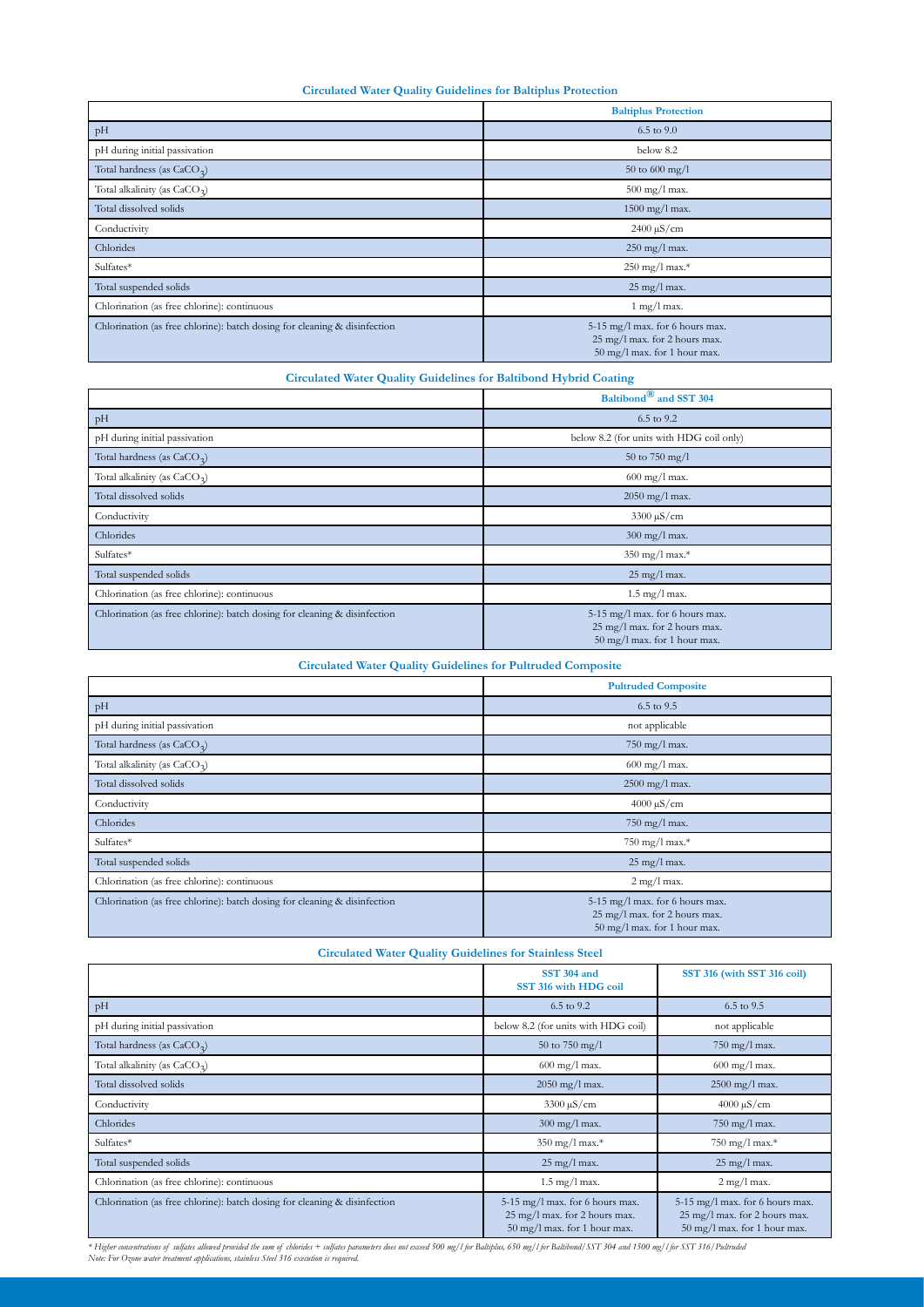#### *Blow Down*

To prevent an excessive build-up of impurities in the recirculating water, a small amount of water must be bled from the recirculating water. In many localities, this constant bleed and replacement with fresh make-up water will keep the concentration of impurities in the system at an acceptable level.

The **bleed rate** will depend on the cycles of concentration required to maintain recirculating water quality and the **evaporation rate**.

After the cycles of concentration have been determined, the bleed rate can be calculated using the following equation:

 $B = E / (N - 1)$ 

Where:

 $B =$  bleed rate in  $1/s$ ;

 $E =$  evaporation rate in  $1/s$ ;

 $N =$  number of cycles of concentration.

The maximum evaporation rate can be determined by one of the following methods:

- Method  $n^{\circ}$  1: The evaporation rate is approximately 1,8 litres per 1000 kcal of heat rejection.
- Method n° 2: The evaporation rate is approximately 1,8 litres per 4180 kJ of heat rejection.
- $\blacklozenge$  Method n° 3: evaporation rate = water flow rate  $(I/s)$  x range (°C) x 0,0018
- $\blacklozenge$  Method n° 4: evaporation rate = total heat rejection kW / 2322 = 1/s

#### *Examples:*

**Method n° 2:** At a flow rate of 10 I/s and a cooling range of 10 °C the evaporation rate is 0,18 I/s  $(10 \frac{1}{s} \times 10 \degree C \times 0,0018 = 0,18 \frac{I}{s})$ 

**Method n° 4:** Duty calculates to 418kW, therefore the evaporation rate is  $0.181/s$  (418 / 2322 =  $0.181/s$ )

*Note: The calculation method described above should not be used to determine the water consumption of evaporative cooling equipment. Next to heat load and water quality the water consumption depends on climatic conditions, the capacity control strategy and the equipment configuration. Water consumption calculations are therefore complex and should not be based on the maximum evaporation rate, which occurs at dry ambient conditions. The above mentioned calculation methods are only suitable for the purpose of sizing a proper blow down.*

#### *Total Water Make-Up Rate*

#### **Water make-up rate = evaporation rate + bleed rate + drift loss**

The evaporation and bleed rates are calculated as above. Provided the equipment is correctly fitted with well maintained high efficiency drift eliminators (as per standard Baltimore Aircoil supply), the drift loss can be considered as insignificant when compared with the evaporation and bleed rates.

Note that if other system components require adherence to more stringent recirculating water quality guidelines, the more stringent guidelines must be followed.

#### *Water Treatment*

The above guidelines do not themselves guarantee portection of the cooling system. The water treatment program must be able to achieve control of corrosion, scaling, microbiological growth and fouling with the BAC equipment and the cooling system it serves. The water treatment regime must also comply with the specific local requirement in term of legionella control. The final choice of the water treatmen program and its follow-up remain the sole and entire responsibility of the water treatment company or the equipment owner.

The water treatment guidelines below should be followed:

- Water treatment chemicals or non-chemical systems need to be compatible with the materials of construction used in the cooling system including the evaporative cooling equipment itself.
- In case of chemical water treatment, chemicals should be added to the recirculating water by an automatic feed system. This will prevent localised high concentrations of chemicals, which may cause corrosion. Preferably the water treatment chemicals should be fed into the cooling system at the discharge of the recirculation pump. The chemicals should not be fed in concentrated form, nor batch fed directly into the cold water sump of the evaporative cooling equipment.
- BAC specifically discourages acid dosing as means of scale controls (unless under certain strict circumstances for open circuit cooling towers with very large volume and remote sump, or constructed from stainless steel.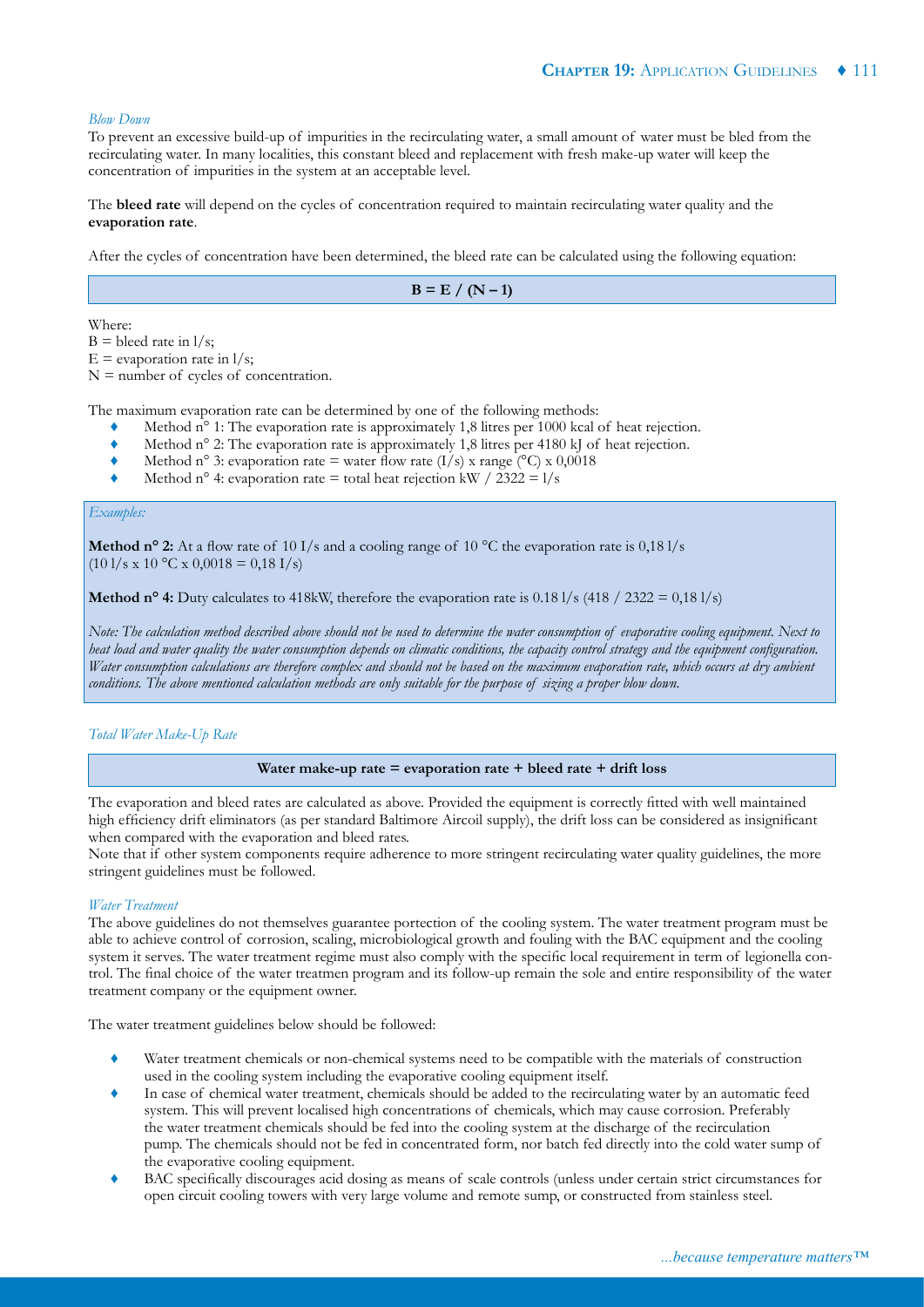- ♦ A competent water treatment company should be consulted for the specific water treatment programme to be applied. Next to the supply of dosing and control equipment and chemicals, the programme should include regular monthly monitoring of the circulating and make up water quality.
- If it is proposed to operate a treament program outside the BAC Water Quality Control Guidelines, the BAC factory warranty may be invalidatd if the water quality is persistently outside the control guidelines, unless specific prior written BAC approvel (some parameters may be exceeded under certain strict circumstances).

#### *Passivation*

When new systems are first commissioned, special measures should be taken to ensure that galvanized steel surfaces are properly passivated to provide maximum protection from corrosion. Passivation is the formation of a protective, passive, oxide layer on galvanized steel surfaces. To ensure the galvanized steel surfaces are passivated, the pH of circulating water should be kept between 7.0 and 8.2 and calcium hardness between 100 and 300 ppm (as CaCO<sub>3</sub>) for four to eight weeks after start-up, or until new zinc surfaces turn dull gray in color. If white deposits form on galvanized steel surfaces after the pH is returned to normal service levels, it may be necessary to repeat the passivation process. *Note: Stainless steel units and units protected by the Baltibond Hybrid Coating, without galvanized coil, do not require passivation.*

In case you can't keep the pH below 8.2, a secondary approach is to conduct a chemical passivation using inorganic phosphate or film-forming passivation agents. COnsult your water treatment specialist for specific recommendation.

# **11. Control of Biological Contamination and Water Treatment**

The growth of algae, slimes and other micro-organisms, if uncontrolled, will reduce heat transfer efficiency and may contribute to the growth of potentially harmful micro-organisms, such as Legionella, in the recirculating water. Accordingly a treatment programme specifically designed to address biological control should be initiated when the system is first filled with water and administered on a regular base thereafter in accordance with any regulations (national, regional) that may exist or in accordance with accepted codes of good practice, such as EUROVENT 9 - 5 & 6.

It is strongly recommended to monitor the bacteriological contamination of the recirculating water on a regular base (for example TAB test with dip slides on a weekly base) and record all results. (TAB = Total Aerobic Bacteria)

In addition to the control of biological contamination, which must be done at all times, it may be necessary to install a water treatment regime to prevent the formation of scale or corrosion. To ensure recognition of any risk and the implementation of protective measures, it is recommended to conduct a risk analysis by a specialised risk assessor. It is also recommended to develop an operations plan for the cooling system.

#### *Algae*

Algae are plants, which, like all plants, require sunlight and nutrients to grow. In evaporative cooling equipment algae are aesthetically undesirable and may promote other microbial growth. However, unless the algae interfere with the thermal performance of the unit, e.g. by blocking fill or plugging nozzles, it is of itself relatively benign. A biologically active system is one with an active slime layer and high plank tonic bacteria count. Such a system is at risk for poor thermal performance, microbial influenced corrosion, and pathogens.

Algae growth, combined with high total bacteria count , can be a warning sign of a biologically active system. Algae growth combined with low Total Bacteria Count (TBC) is NOT a warning sign for a biologically active system. Consistently low total bacteria counts are a sign of a biologically INACTIVE system regardless of the presence or absence of algae.

Algae growth may be particularly noticeable during the spring and summer. As previously noted, algae requires sunlight to grow; therefore, open cooling systems and systems that receive direct sunlight are more prone to algae growth. Blown-in dirt and nutrients also promote algae growth.

The use of filtration systems to relieve the system of blown-in and precipitated solids can reduce the area for algae to thrive. Effective filtration will not remove existing algae but should prevent future blooms.

# **12. Location**

Each cooling tower, evaporative cooler or condenser should be located and positioned to prevent the introduction of the discharge air and the associated drift, which may contain contaminants, such as Legionella, into the ventilation systems or open windows of buildings. To yield full thermal performance, equipment location must be chosen in a way that there is unimpeded supply of air to the entire air intake surface. In addition access to all maintenance and inspection points must be safeguarded. Located in enclosures or close to adjoining building walls, the top of the equipment must be level with or higher than the top of the adjacent walls in order to reduce the possibility of recirculating warm and humid discharge air back to the air intake(s).



# $\triangle$  112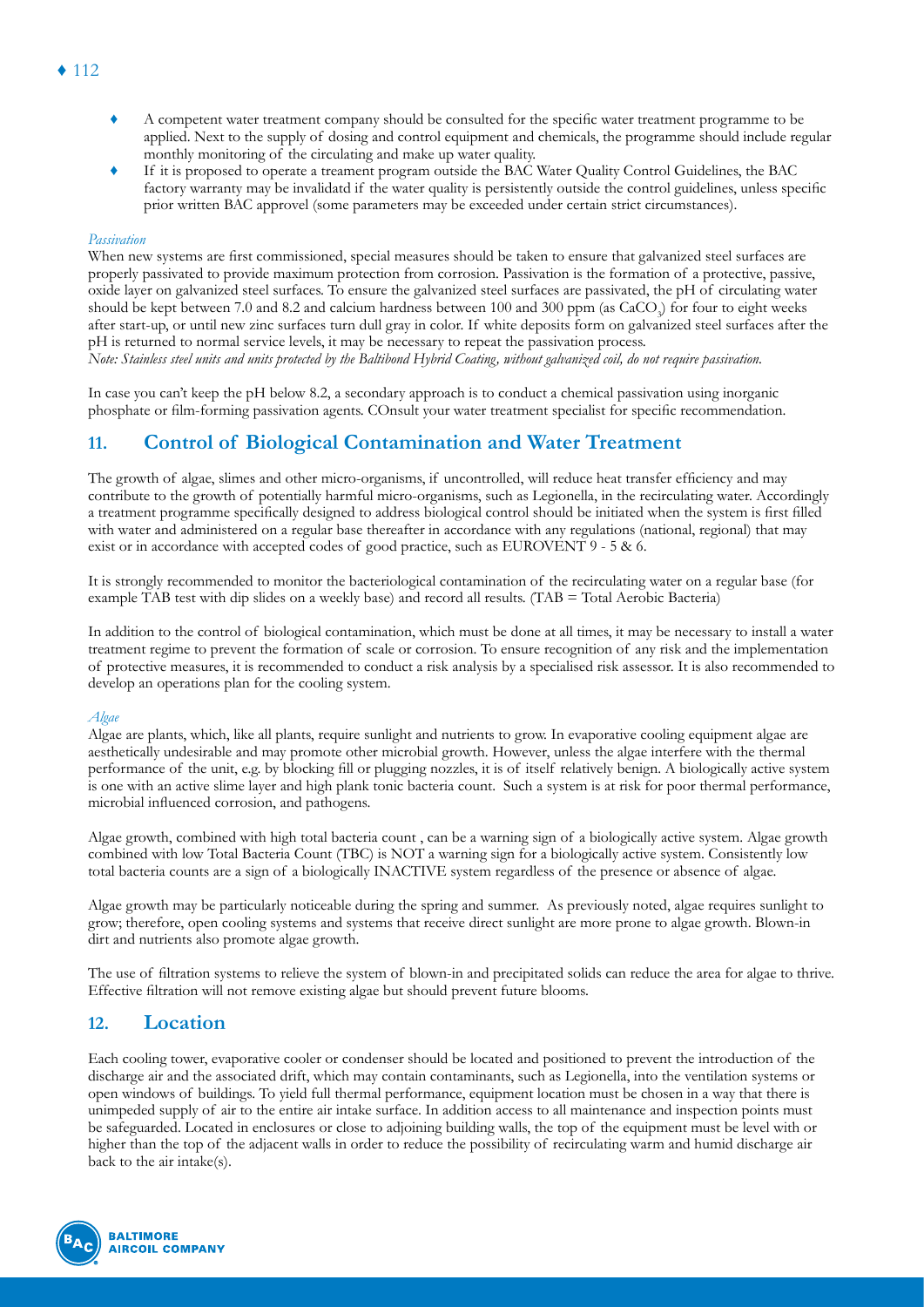To accomplish this, in some cases the equipment needs to be installed elevated or equipped with discharge hoods or ductwork. In case of elevated locations (more than 300 mm above surface), it is necessary to equip counterflow forced draft equipment with a solid bottom panel, to provide protection from moving parts and ensure that the air is drawn horizontally into the cooling tower and not from the bottom (bottom air entry can be considered but requires reduction of nominal fan speed to avoid fan motor overload).

For indoor locations with forced draught centrifugal fan equipment it is common practice to apply ductwork to air entry and discharge. Such ductwork must be designed for even air distribution and minimum pressure drop and access doors must be foreseen to allow access to the interior of the duct and from there to the equipment itself. In some cases the equipment room may be used as an intake plenum, in which case only discharge ductwork is needed. In such cases measures need be taken to prevent erratic air distribution when switching fans and/or cells, for example by the sue of positive closure discharge dampers.

# **13. Piping**

#### *General*

Piping should be sized and installed in accordance with rules of good practice. Dead legs and stagnant water conditions in the piping should be avoided. If more than one inlet connection is required, balancing valves should be installed to properly balance the flow to each inlet. Depending on the design of the hydraulic circuit, it may also be necessary to install balancing valves at the suction connections of the towers. The use of shut off valves is dictated by the necessity to (automatically or manually) isolate cells or towers for capacity control or servicing. If the equipment is installed on vibration rails, compensators must be installed in the connecting piping.

#### *Open Cooling Towers*

Piping must be sized and installed in accordance with good piping practice. All piping should be supported by pipe hangers or other supports, not by the unit. On open systems, in order to prevent basin overflow at shutdown and to ensure satisfactory pump operation at start-up, all heat exchangers and as much piping as possible should be installed below the operating level of the cooling tower.

Some units may require flow balancing valves (supplied by others) at the hot water and coil inlets to balance the flow to individual inlets and cells. External shutoff valves (supplied by others) may also be required if the system design necessitates the isolation of individual cells.

When multiple cells are used on a common system equalizing lines should be installed between the cold water basins to ensure balanced water level in all cells. It is good engineering practice to valve the inlet and outlet of each tower separately for servicing. The shut-off valves can be used, if necessary, to adjust any minor unbalanced condition in water flow to or from the units.

Although equalizing lines can be used to balance water levels between multi-cell closed circuit cooling towers, the spray water for each cell must be treated separately, and a separate make-up must be provided for each cell. Note that a common remote sump for multi-cell installations can simplify make-up and water treatment. See the appropriate Operating and Maintenance Instruction Manual for more information on water treatment.

Since the sump capacity of any cooling tower is limited, it can only accumulate a certain amount of water draining from the system into the tower, when the circulating water pump stops. Therefore install all heat exchangers and as much tower piping as possible below the operating level of the tower. The BAC Balticare Representative can advise the available sump capacity for system drainage for a given model and operating conditions.

When multiple cooling towers are used on a common system, install equalising lines between the sumps of the towers to ensure a balanced water level. Standard equalising lines are designed for a maximum water level differential (between sumps) of 25 mm and an equalising flow of 15% of the circulating water flow for the largest tower in the system based on the cooling towers being located in close proximity to each other. The connecting pipework (by others) should maintain the same diameter along their length for proper operation. If hydraulical isolation of individual cells is desired a shut off valve in the equalising piping is needed.

#### *Closed Circuit Cooling Towers*

Fluid piping should allow flexibility for expansion and contraction between component parts of the system. All fluid piping should be supported separately from the equipment by pipe hangers or supports. In a completely closed system, an expansion tank should be installed for purging air from the system and to allow for fluid expansion.

A vacuum breaker or air vent at the high point and a drain at the low point should be installed in the piping system to permit complete drainage of coils.

#### *For Refrigerent Piping*

Piping should be adequately sized according to standard refrigeration practice and arranged to allow flexibility for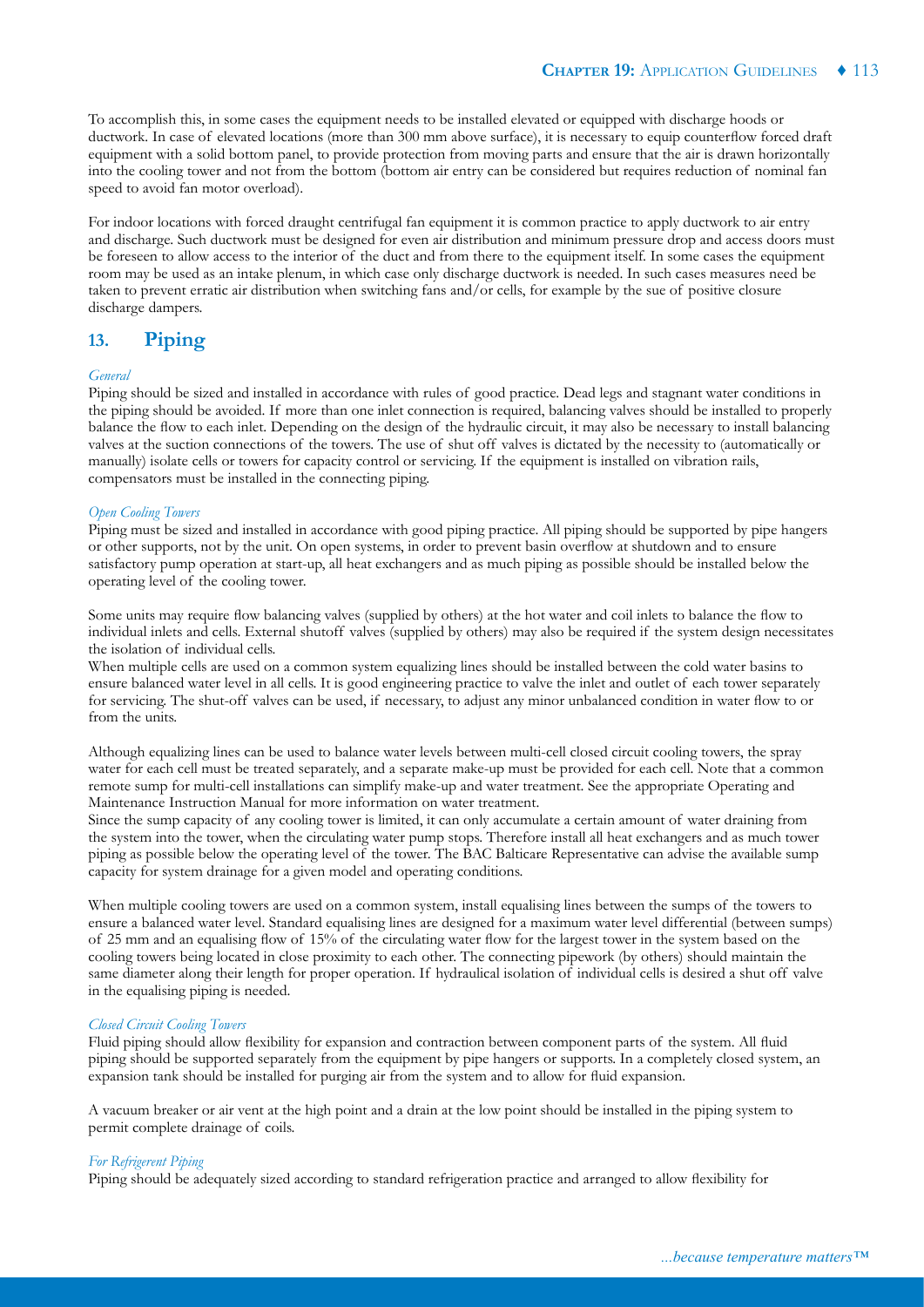expansion and contraction between component parts of the system. Suitably sized equalising lines must be installed between the condenser and high pressure receiver to prevent gas binding and refrigerant backup in the condenser. Service valves should be installed so that the component parts may be easily serviced.

On multiple evaporative condenser installations, evaporative condensers in parallel with shell-and-tube condensers, or single condensers with multiple coils, refrigerant outlet connections must be trapped into the main liquid refrigerant header. The height of the trapped liquid legs must be sufficient to balance the effect of the unequal coil pressures without backing up liquid refrigerant into the condensing coil. This type of liquid line piping permits independent operation of any one of the parallel circuits without manually closing inlet and outlet valves.

Although equalising lines can be used to balance water levels between multi-cell evaporative condensers, the spray water for each cell must be treated separately, and a separate make-up must be provided for each cell. Note that a common remote sump for multi-cell installations can simplify make-up and water treatment. See the appropriate Operating and Maintenance Instruction Manual for more information on water treatment.

#### *Weld Byproduct Cleaning*

The installation and manufacturing processes commonly used for field assembly of steel-piped systems may leave weld byproducts inside coils and connecting piping (especially in refrigeration systems). It is common practice to install filters and/or strainers that remove contaminants during initial system operation. Shortly after system startup, the filters and/or strainers should be cleaned or replaced.

For installations with high pressure float valves, ensure that liquid piping from condenser outlet to valve(s) is sized for low refrigerant velocity (0,5 m/s) so that valve operation is not disturbed by flash gas and that an equalising line is properly installed. For systems with thermosyphon oil cooling ensure adequate equalising and sufficient height difference between condenser(s) and receiver.

Standard condenser coils are manufactured from black steel and hot dip galvanised after fabrication and may contain certain contaminants, such as carbon, iron oxyde or welding particles. The interior condition of the coil, including humid air must be considered, when using halocarbon (or HFC) refrigerants and sensitive system components, such as electronic expansion devices or semi hermetic compressors. The installer must take the necessary precautions on site to safeguard the operation of these components in conjunction with the condenser coils.

# **14. Capacity Control**

#### *General*

Most cooling systems are subject to substantial changes in heat load and ambient temperature conditions during the operating season. The capacity of evaporative cooling equipment varies greatly as the wet bulb temperature changes. To prevent freezing inside the equipment at subfreezing ambient conditions and/or when a reasonably constant temperature of the cooling water is desired, some form of capacity control is required. The preferred control method is to reduce the airflow through the equipment to adapt to heat load and ambient conditions. It is not recommended to modulate the water (fluid) flow for capacity control reasons. Regardless the type of capacity control chosen, it is necessary to start the circulating pump first and the fan motor(s) thereafter. At the same time prolonged operation of circulating pump(s) only without fan(s) running should be avoided during subfreezing conditions.

#### *Fan Cycling*

Fan cycling is the simplest method of capacity control, suitable for multiple cell installations. The number of control steps available for fan cycling is generally determined by the number of fan motors, however on certain models two fan motors must be cycled simultaneously to prevent erratic air distribution. Consult your BAC Balticare Representative for more details. The more steps for fan cycling are available the better the control of the cooling water temperature is. Rapid on-off cycling can cause the fan motor to overheat. It is recommended that controls be set to allow a maximum of 6 on-off starts per hour. The number of steps of capacity control can be increased using the Baltiguard® Fan System\*, the independent fan motor\* option, or two-speed fan motors in conjunction with fan cycling. These options provide substantial energy savings when compared to simple fan cycling.

*\* Only available for some BAC-products*

On ammonia systems, most evaporators are fed by high pressure or low pressure float valves or float switches which are less sensitive to variations in head pressure. On this type of system, fan cycling of the evaporative condenser will usually provide satisfactory capacity control on the high side of the system, where the evaporative condenser may have several fan motors which can be cycled in steps.

Halocarbon systems generally utilize evaporators controlled by thermal expansion valves. A reasonably constant pressure differential across the thermal expansion valve is required for its proper operation. Therefore, this type of system requires a closer degree of evaporative condenser capacity control than can be obtained with fan.

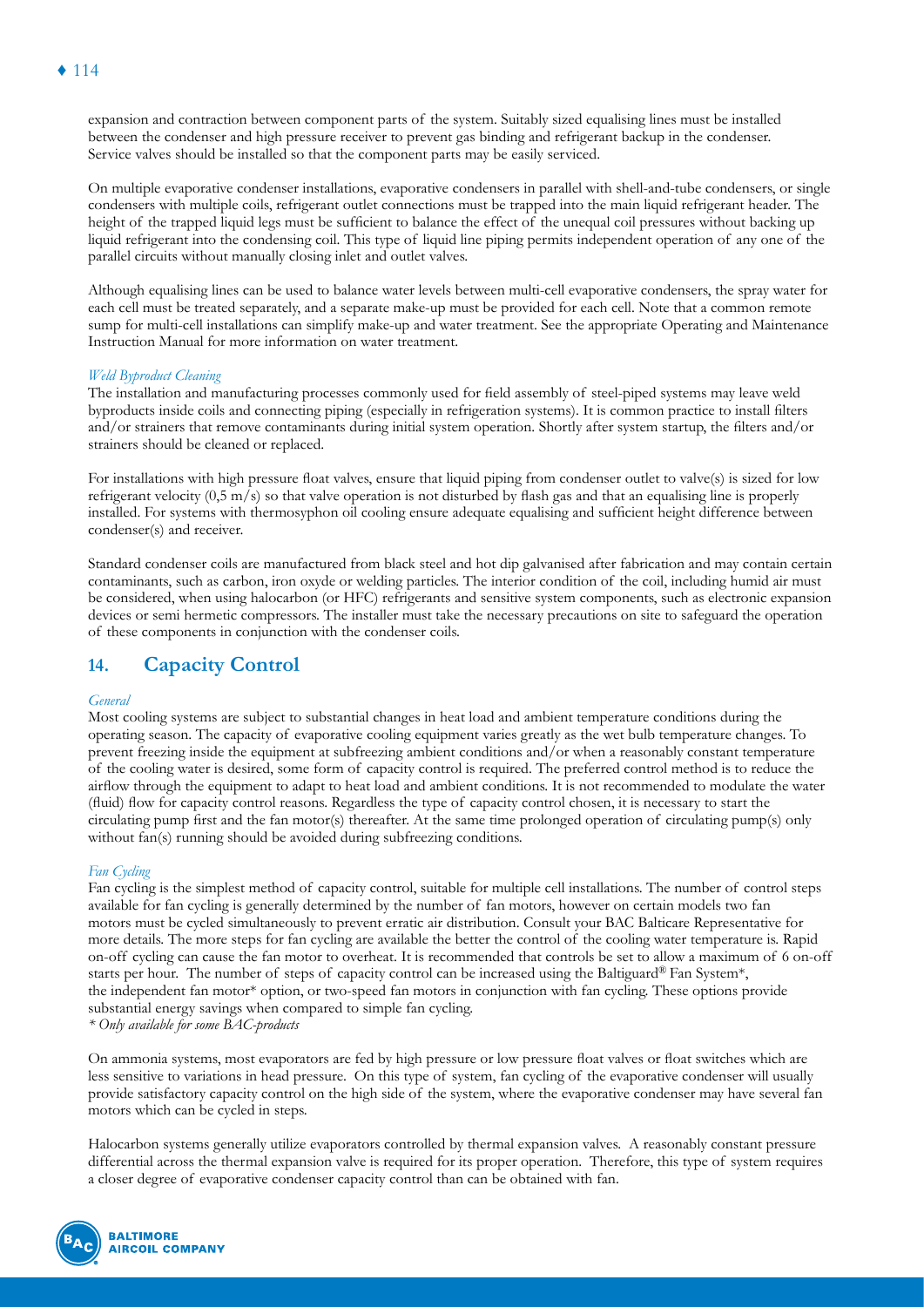*Note for Closed Circuit Cooling Towers and Evaporative Condensers: Spray water pump cycling should not be used for capacity control. This method of control often results in short cycling of the pump motor as capacity changes substantially with pump cycling. In addition, alternate wetting and drying of the coil promotes scaling of the heat exchanger coil surface.* 

# *Multi-Speed Drives*

The number of steps available for fan cycling can be increased by using multi-speed drives. These can either be accomplished by the installation of multi-speed motors (Dahlander/Two speed separate windings) or the Baltiguard® Drive system.

At half of the nominal fan speed (Dahlander/two speed, separate windings) the nominal capacity of the tower will be appr. 60%; at 2/3 of nominal fan speed (Baltiguard<sup>®</sup>) the nominal capacity of the tower will be appr. 70%. When switching from high to low speed a time interval of min. 15 s must be foreseen, before the low speed drive can be activated to allow the fan(s) to slow down.

# $0$   $\pm$   $\pm$

*Modulating Capacity Control*

Modulating capacity control is recommended when a closer control of the cooling water temperature or condensing pressure is desired and in particular if free cooling at subfreezing ambient conditions is anticipated. Modulating ca-



pacity control can be accomplished with modulating fan discharge dampers (only for centrifugal fan models). Fan discharge dampers vary the airflow to match tower capacity to system heat load and ambient condition. The damper motors switch to low speed and shut off the fan motor(s) when the dampers reach minimum position.

Modulating dampers also affect a reduction in fan motor kW which is approximately proportional to the reduction in air flow as the dampers move toward the closed position. Modulating discharge dampers are also available on centrifugal fan condensers.

# **Single Coil Circuit Units**

Damper control is recommended for any system using evaporators controlled by thermal expansion valves. On a single circuit condenser, a condensing pressure sensing element is located in the compressor discharge line or in the receiver (see Figure aside). The pressure controller is electrically connected to the damper motor, and when the condensing pressure changes, a signal is sent to the damper motors to reposition the dampers and provide more or less airflow as required.

## **Multiple Coil Circuit Units**

On multiple circuit condensers where it is necessary to

control condensing pressures for two or more circuits, a spray water temperature sensing controller, located in the pan, is substituted for the condensing pressures on the

multiple condenser circuits. Even with a very light load on one circuit, the condensing temperature in that circuit can not fall below the spray water temperature.

*Note: This system will not provide control if the pan is drained for dry condenser operation in winter.*

Alternatively to modulating fan dampers variable speed control devices can be installed. In such cases steps must be taken to avoid operating at or near the fan's "critical speed". Consult with the BAC representative or BAC Balticare of any application utilising variable speed control to determine whether any critical speed may be encountered and whether the anticipated fan motor selection is suitable for this application. Fan motors must be equipped with PTC Thermistors for these applications to facilitate protection against motor overheating. Where isolation rails are used in conjunction with variable fan speed controls, the isolation springing should be high deflection, and the minimum continuous running fan speed limited to avoid resonant frequencies with the springing.

Modulating capacity control is the best way to closely control cooling water temperatures, however even with modulating control some variation of the cooling water temperature or condensing pressure will occur, in particular at light heat load or start-up conditions. In applications with open or closed circuit cooling towers where such variations cannot be tolerated (start-up of absorption chiller) an additional bypass to stabilise temperatures must be foreseen.

## *Variable Frequency Drives*

Installations which are to be controlled by Variable Frequency Drives (VFD) require the use of an inverter duty motor as designed IEC 34.1, which recognizes the increased stresses placed on motors by these drive systems. Inverter duty motors must be furnished on VFD applications in order to maintain the motor warranty. Fan motors must be furnished with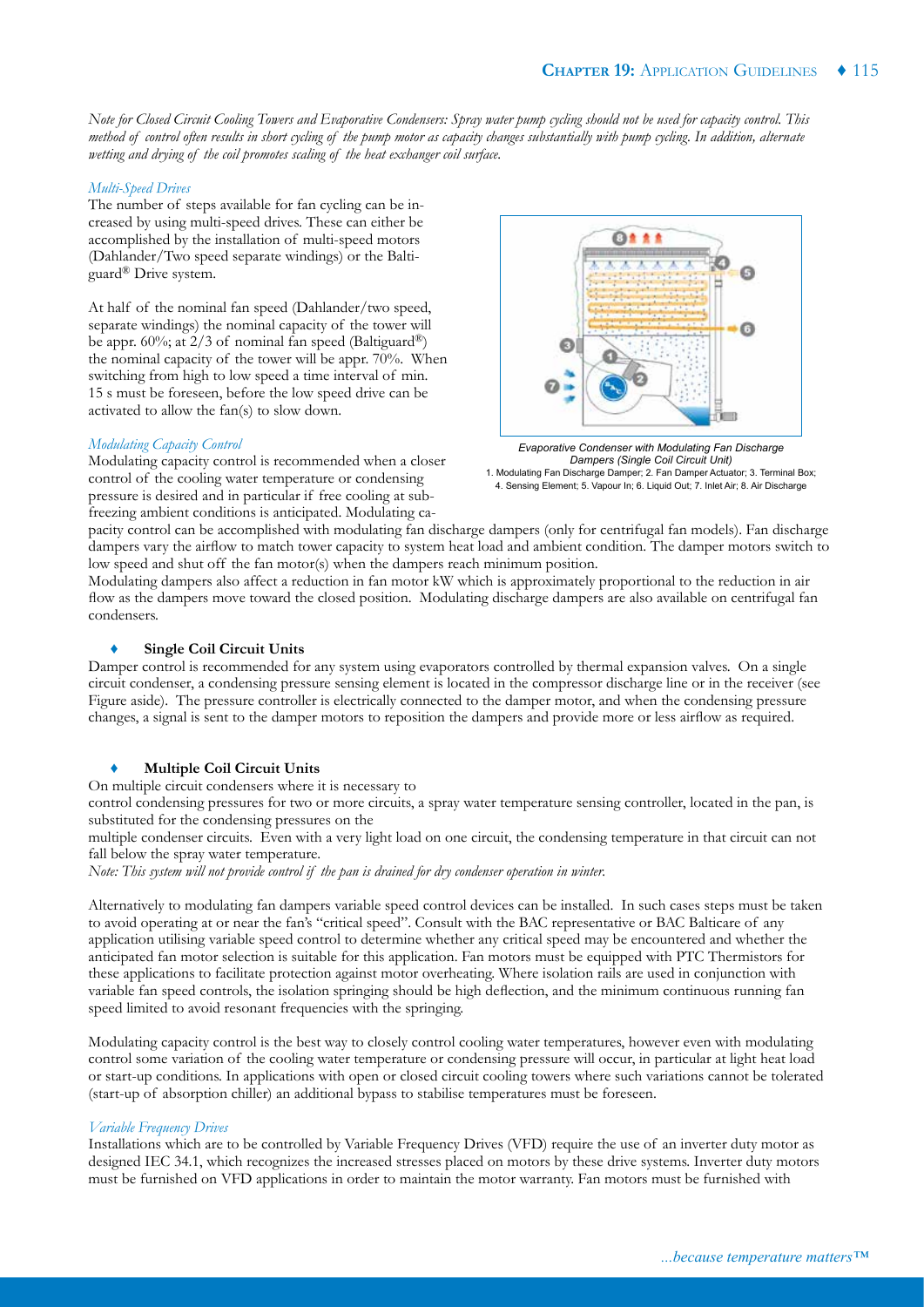thermal protection (either PTC sensors or coil thermostats normally open, or normally closed). The motor protection consists of temperature sensitive cutout devices embedded in the motor windings (minimum 3 per motor).

The minimum fan motor speed during normal operation should not be below 30% of the speed indicated on the motor nameplate. This corresponds with 15 Hz for a 50 Hz supply and 18 Hz for a 60 Hz supply. When the fan speed is to be changed from the factory-set speed, including through the use of a variable speed control device, steps must be taken to avoid operating at or near fan speeds that cause a resonance with the unit or its supporting structure. At start-up, the variable frequency drive should be cycled slowly between zero and full speed and any speeds that cause a noticeable resonance in the unit should be "locked out" by the variable speed drive.

# **15. Dry Operation (Coil Products only)**

During winter operation, when the load may be reduced and the ambient temperature is far below the design conditions, the equipment may be operated dry, i.e., without recirculated water flow. This reduces the capacity of the unit to more nearly match the reduced load.

Dry operation of an evaporative product is intended to be a seasonal process. Water pump cycling should not be used for capacity control. Capacity changes greatly with and without spray water, so that this method of control often results in short cycling of the recirculating pump. In addition, alternate wetting and drying of the coil promotes formation of scale on the condensing surface.

Evaporative cooling products should not be operated dry in sub-freezing ambient temperatures while the recirculated water is stored in the pan of the unit. The flow of cold air through the unit may freeze the water, even if electric heaters or steam coils have been provided for freeze protection. These heaters are designated to prevent freezing only when the pumps and fan are idle. Furthermore, air turbulence created by the fans will blow water throughout the interior of the unit, and cause icing on the cold surfaces. It is recommended that the equipment be completely drained of water when dry operation is desired.

# **16. Winter Safety**

## *General*

When a unit is shut down in freezing weather, the basin water must be protected by draining to an indoor auxiliary remote sump tank or by providing supplementary heat to the cold water basin. Supplementary heat can be provided by electric immersion heaters or in some cases, hot water, steam coils, or steam injectors. All exposed water piping, make-up lines, and spray pumps (if applicable) that do not drain at shutdown should be traced with electric heater tape and insulated. When dry operation is planned for low ambient conditions, centrifugal fan units should be supplied with oversized fan motors to prevent motor overload when the spray water is not operating. For remote sump applications, the spray water pump must be selected for the required flow at a total head which includes the vertical lift, pipe friction (in supply and suction lines) plus the required pressure at the inlet header of the water distribution system (14 kPa). A valve should always be installed in the discharge line from the pump to permit adjusting flow to the unit requirement. Inlet water pressure should be measured by a pressure gauge installed in the water supply riser at the spray water inlet, and adjusted to the specified inlet pressure.

Unless the system is shut down and drained during winter, measures must be taken to protect the system from freezing during the winter, during operation and standstill. Freeze protection during operation is achieved by selecting an adequate method of capacity control. For reasonably constant loads and cooling water or condensing temperatures above 15°C step control is usually adequate. For variable loads, in particular when combined with free cooling modulating controls are recommended.

When the equipment is shut down in freezing weather the sump water must be protected. This can be accomplished by the installation of electrical sump heaters. The standard electric heaters are sized to maintain +4°C sump water when the ambient temperature drops to - 18°C.

All sump heaters have six power terminals and one earth terminal. Heaters with six terminals can be wired in Star for 400 Volt; 3 phase supply; or in Delta for 230 Volt, 3 phase supply. All heaters can alternatively be used with a 230 Volt single-phase supply, if the terminals are wired in parallel. Sump heaters need to be sized to maintain a sump water temperature of 4°C at an applicable ambient temperature (for example: - 18°C). They are installed together with a heater thermostat and a low level cut out switch to prevent heater operation, when the sump is drained.

Draining the sump water into a separate tank installed in an area protected from freezing, is an alternative to auxiliary heating of the integral sump. Remote sump sizing must include the water draining from external piping, the tower water distribution system, water suspended in the fill pack or coil and sump as well as water needed to prevent vortexing inside the remote sump.

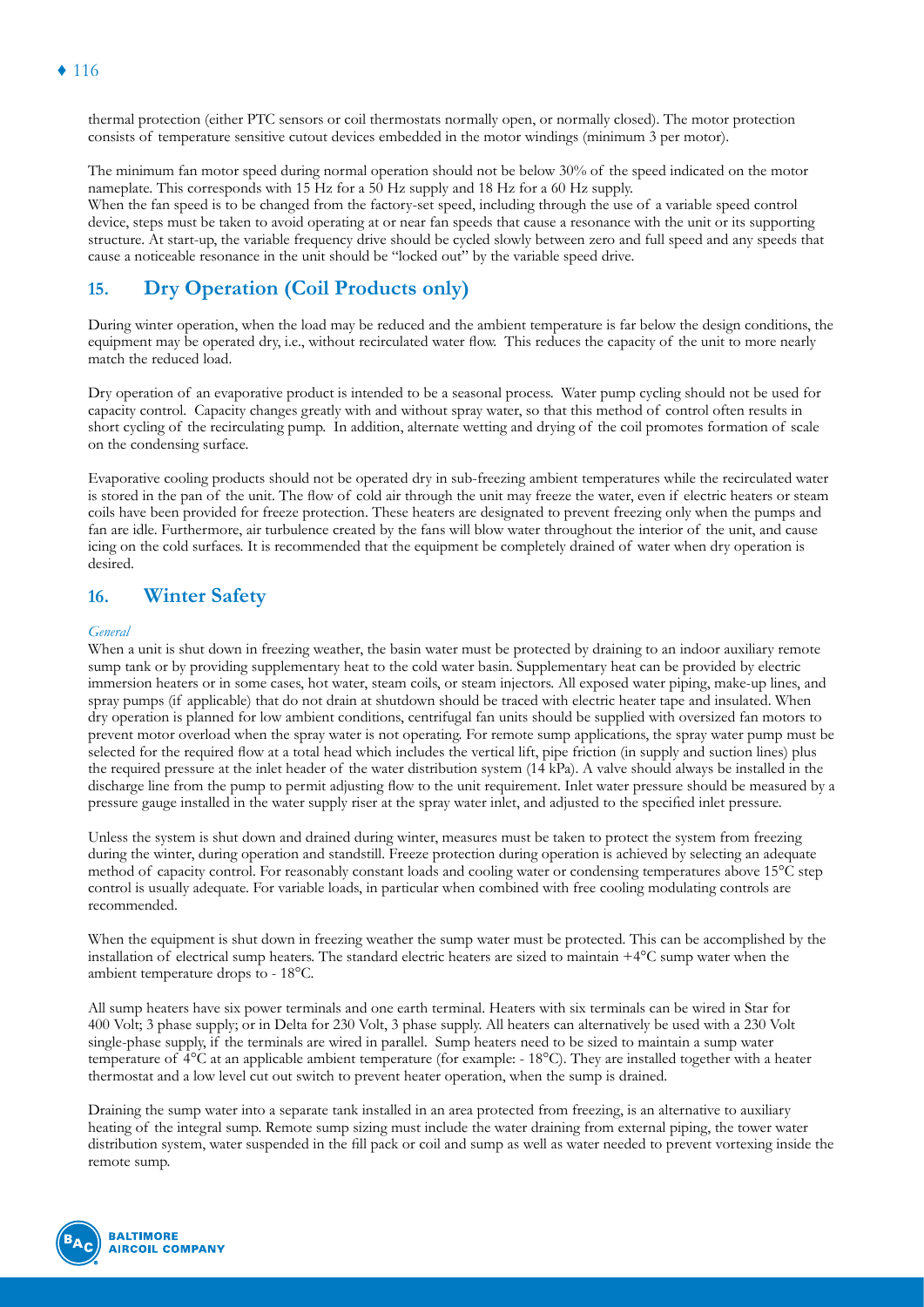In addition to the sump all exposed water piping, pumps and make up lines, including mechanical or electrical valves that do not drain at shutdown should be traced with electrical heater tape and insulated.

#### *Coil Protection for Closed Circuit Cooling Towers, Dry Coolers and Dry Coolers with Adiabatic Pre-Cooling*

At below freezing ambient conditions, the unit can experience heat loss even without the recirculating spray water pump and fans in operation. Without a heat load on the circulating fluid, coil freezing can occur even at full flow. Protective means are readily available to avoid potential freeze problems. Where the system will permit, the best protection against coil freeze-up is the use of an industrially inhibited anti-freeze solution.

When this is not possible, the system must be designed to meet both of the following conditions:

- Maintain minimum recommended flow through the coil at all times.
- ♦ Maintain a heat load on the circulating fluid so that the temperature of the fluid leaving the coil will not be below 7ºC.

If the process load is extremely light, or if the process is periodically shut off entirely, then an auxiliary heat load must be applied to the circulating fluid when below freezing ambient temperatures exist to prevent damage to the coil. Refer to the Heat Loss Data for the auxiliary heat load requirement. The amount of auxiliary heat necessary to prevent coil freezing can be further reduced by the use of a positive closure damper hood and insulation.

Draining the coil is not recommended as a normal method of freeze protection. However, draining is acceptable as an emergency method of freeze protection. Frequent draining can promote corrosion inside the coil tubes. If the coil is not protected by an industrially inhibited anti-freeze solution, an automatic drain valve and air vent is recommended to drain the coil if flow stops or fluid temperature drops below 7ºC when the ambient temperature is below freezing. Note that cold water basin heaters will not provide freeze protection for the coil.

The coil of dry coolers can never drain completely. If a minimum heat load can not be guaranteed on the dry coil during the winter period, then the use of an anti-freeze solution is the only available protection against coil freezing.

Draining of the coil(s) is not recommended as a normal method of freeze protection unless the coil(s) are constructed from stainless steel or are of the cleanable type. For standard hot dip galvanised coils draining is acceptable as an emergency method of freeze protection. For this purpose an automatic drain valve and air vent needs to be installed to drain the coil(s) if flow stops or the fluid temperature drops below 10°C when the ambient temperature is below freezing.

# **17. Plume and Plume Abatement**

At the air discharge water droplets can be formed by condensation of warm humid discharge air by contact with the colder ambient air upon leaving the equipment. This type of condensation is the visible plume that often can be seen rising above evaporative cooling equipment during the winter season. The water vapour caused by condensation contains droplets of pure water and is harmless. In some instances visible plumes are considered as a hinder, in which case measures must be taken to minimise or eliminate the occurrence of plume. Consult the BAC Balticare Representative for such requests.

# **18. Electrical Wiring and Controls**

Wiring to electrical components should be via suitable weatherproof cable glands. Unused electrical entries should be plugged with a weatherproof plug.

Where motors are supplied with PTC Thermistors they should be incorporated into the control circuit as means of motor overheat protection. Also the use of anti condensing heaters is strongly recommended.

# **19. Starting of Fan Motors**

Fan motors up to 5,5 kW nameplate rating can normally be started direct on line (DOL). Above these ratings the motor should be started using star delta starter and not DOL. DOL starting requires high starting currents and imposes a large starting torque on the fan drives. Alternatively a soft starter or a variable speed frequency drive may be used instead of star delta starting, according to the project requirements. In all cases, precautions should be incorporated into the control circuitry to protect against motor overloading.

# **20. Sound**

BAC provides sound data as sound pressure levels in 5 directions, in 1,5 m and 15 m from the equipment as well as overall sound power levels. Data are available for equipment with and without sound attenuation and should be the base of any acoustical specification and guarantee for outdoor locations. For indoor locations it is preferable to specify partial sound power levels for the air intake and discharge areas. For sound pressure specifications relating to indoor locations, consult the BAC Balticare Representative.